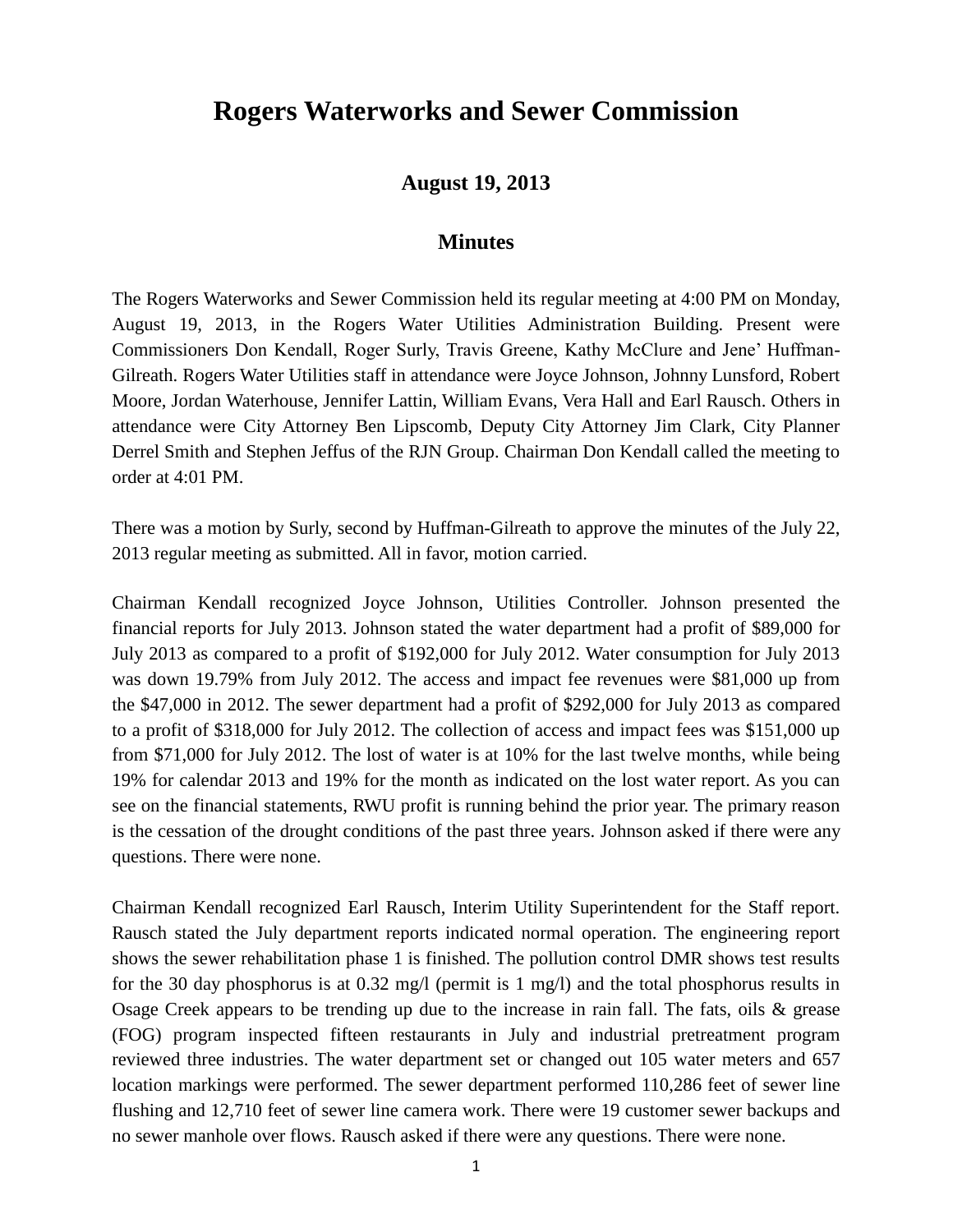Chairman Kendall recognized Robert Moore for the sludge testing update. Moore stated the sampling and testing to be certified Class A sludge is proceeding. This process will take several more months and during that time, RWU will continue hauling dry sludge to Kansas. Huffman-Gilreath asked how many loads are being hauled to Kansas per week. Moore stated the average number of loads is now two instead of ten. Surly asked if RWU has a business plan to sell the sludge once we achieve the Class A classification. Moore stated our preferred business plan would be selling the sludge to a fertilizer company and to have this company pick up the sludge weekly. The facility is limited in storage space. Moore asked if there were any questions. There were none.

Chairman Kendall recognized Earl Rausch, Interim Utility Superintendent for an update on the sludge dryer contract. Rausch stated Crossland Construction has completed the sludge dryer contract and RWU has informed the contractor that the liquidated damages will be \$312,000 for days past the contract completion date. Crossland Construction is now in the process of completing the punch list items and providing operation and maintenance manuals.

Chairman Kendall recognized William Evans, Water Field Operation Supervisor. Evans stated that the Badger meters supplier (Henard Utility Products Inc.) has offered to include a Badger Trimble meter reader at no cost if we purchase 300 meters in one order. The purchase price of the 300 meters will be \$72,352.13. This purchase will require Commission approval since the purchase amount is greater than \$20,000. The meters are in the budget. The water department has three Badger Trimble meter readers and will need five to replace the existing Sensus meter readers. Chairman Kendall asked if RWU needs these meters. Evans stated the water department set or changed out 105 meters in July and this 300 meter order will not last long. There was a motion by Huffman-Gilreath, second by Chairman Kendall, to purchase the Badger water meters with meter reader for \$72,352.13. All in favor, motion carried.

Chairman Kendall recognized Johnny Lunsford, Sewer Field Operation Supervisor. Lunsford stated the sewer department has discovered that the cable reel in one of the two camera trucks needs replaced. The purchase price of the replacement reel is \$30,465.21. This purchase will require Commission approval since the purchase amount is greater than \$20,000. The sewer department has budgeted \$30,000 to replace a sewer camera but will use the camera funds to replace the cable reel instead. There was a motion by Huffman-Gilreath, second by Surly, to purchase the cable reel for the camera truck for \$30,465.21. All in favor, motion carried.

Chairman Kendall recognized Johnny Lunsford, Sewer Field Operation Supervisor. Lunsford requested the approval of the Commission to waive competitive bidding so the Utility can enter into a contract with Corgil Construction for \$89,385.50. Corgil Construction is a sewer manhole rehabilitation contractor that sprays hydrogen sulfide resistant grout on the interior surfaces of existing manholes. This contractor will also replace manhole frame and lids if RWU determines it is necessary. City Attorney Lipscomb asked if there are other contractors that perform this type of work in the area. Lunsford stated Corgil Construction is located in Greenwood, AR and he was